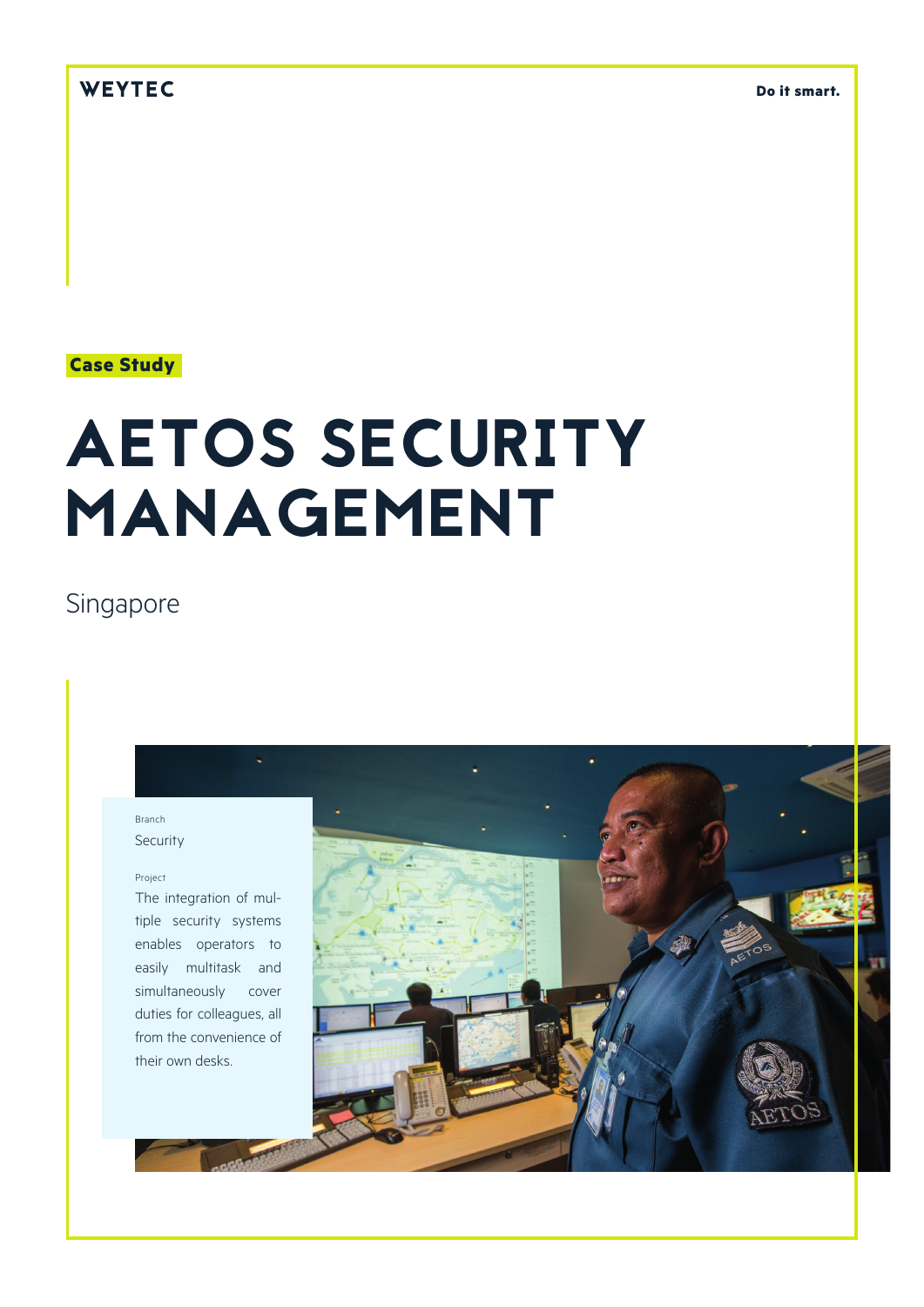#### **Client**

AETOS Security Management provides integrated and tailor-made solutions that cater to the security needs of a diverse clientele in Singapore.

Since its incorporation in 2004, AETOS have established a reputation as the trusted provider of armed and unarmed security for the airport and seaports of Singapore, as well as for key installations and buildings.

Leveraging on experience and expertise, AETOS have integrated security training and consultancy, event and asset security management and a host of other professional security services to provide a comprehensive range of solutions for their clients.

#### **Challenge**

The AETOS Command Centre has been situated at 1 Mount Pleasant Road in Singapore since May 2008. At this location, AETOS was using a physical copy of a Singapore map attached to the wall to organise the deployment and dispatching of security officers to their respective duties. Faced with the changing needs and requirements of their customers, one of the first big challenges was to replace the static map with a digital one.

The new solution uses the flexibility of the WEYTEC VSS2XM Allocation System to incorporate Google Maps onto the operator screens and project the overview to a video projection wall. Due to the modularity of the architecture, WEYTEC solutions are easily expandable. System changes and maintenance can be executed at any time and without service interruptions.



AETOS Command Centre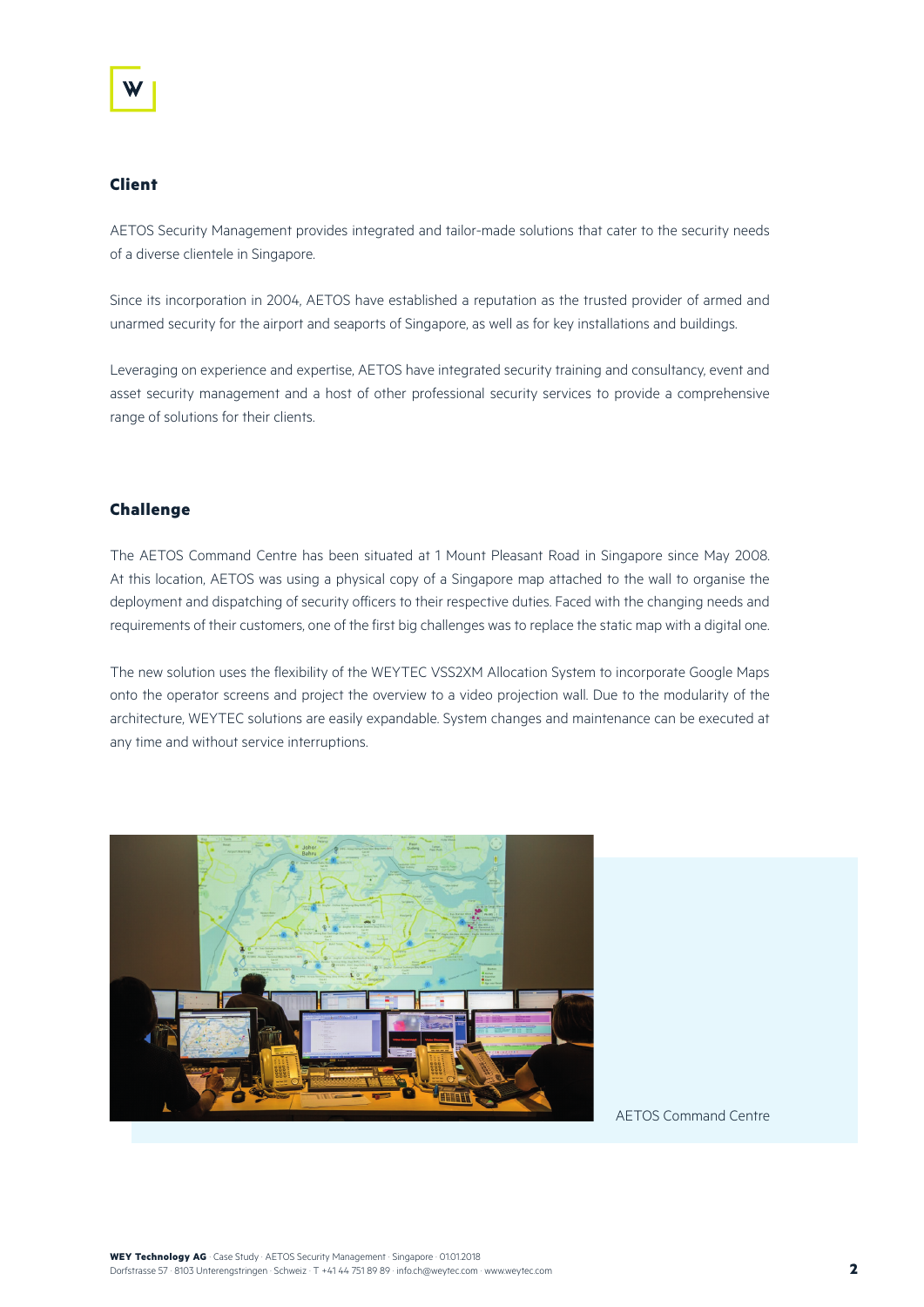#### **Solution**

After careful evaluation of multiple technology options, AETOS chose the WEYTEC solution. All sources are available from every position. Ergonomic working environments have been realised for the operators. And the

new solution provides extremely high system reliability in accordance with AETOS' emphasis on security.

Four AETOS operators, one supervisor and one Crisis Management Room have been outfitted with 6 WEYTEC Multifunctional Keyboards, providing intuitive control of all PCs and multimedia applications. Each operator is able to switch to and monitor colleagues' screens when necessary. The supervisor can easily oversee junior operator activities and keep an overview of the entire operation from the comfort of his own desk. This saves valuable time in the event of a breach of security. Furthermore, all sources are accessible on the video wall and in the Crisis Management Room. Security alerts are also projected to the projection wall, ensuring that all alarms receive the staff's full attention.

All the AETOS PCs have been remoted to a server rack in a system room. This has freed up considerable leg room underneath the operators' desks as well as reduced heat, noise and electromagnetic emissions in the control room working environment.

#### **Facts & Figures**

- Desktop Integration 6 Desks each with up to 8 screens and a single WEYTEC Multifunctional Keyboard
- Remote Solution WS Remote III 11 PCs
- Allocation System VSS2XM 9 Sources

### **Testimonial**

Jonathan Ngow, Vice President of Technology Solutions at AETOS has this to say about the Command Centre project: *"Thanks to the dedication and hard work of the highly qualified staff of WEYTEC engineers, the project was completed as planned despite the challenging circumstances of coordinating with multiple parties. Using*  the WEYTEC keyboard, all data sources are securely and efficiently displayed at the desk or on our videowall. *Now that we are live, AETOS will be able to benefit from the Free Seating solution deployed by WEYTEC."*